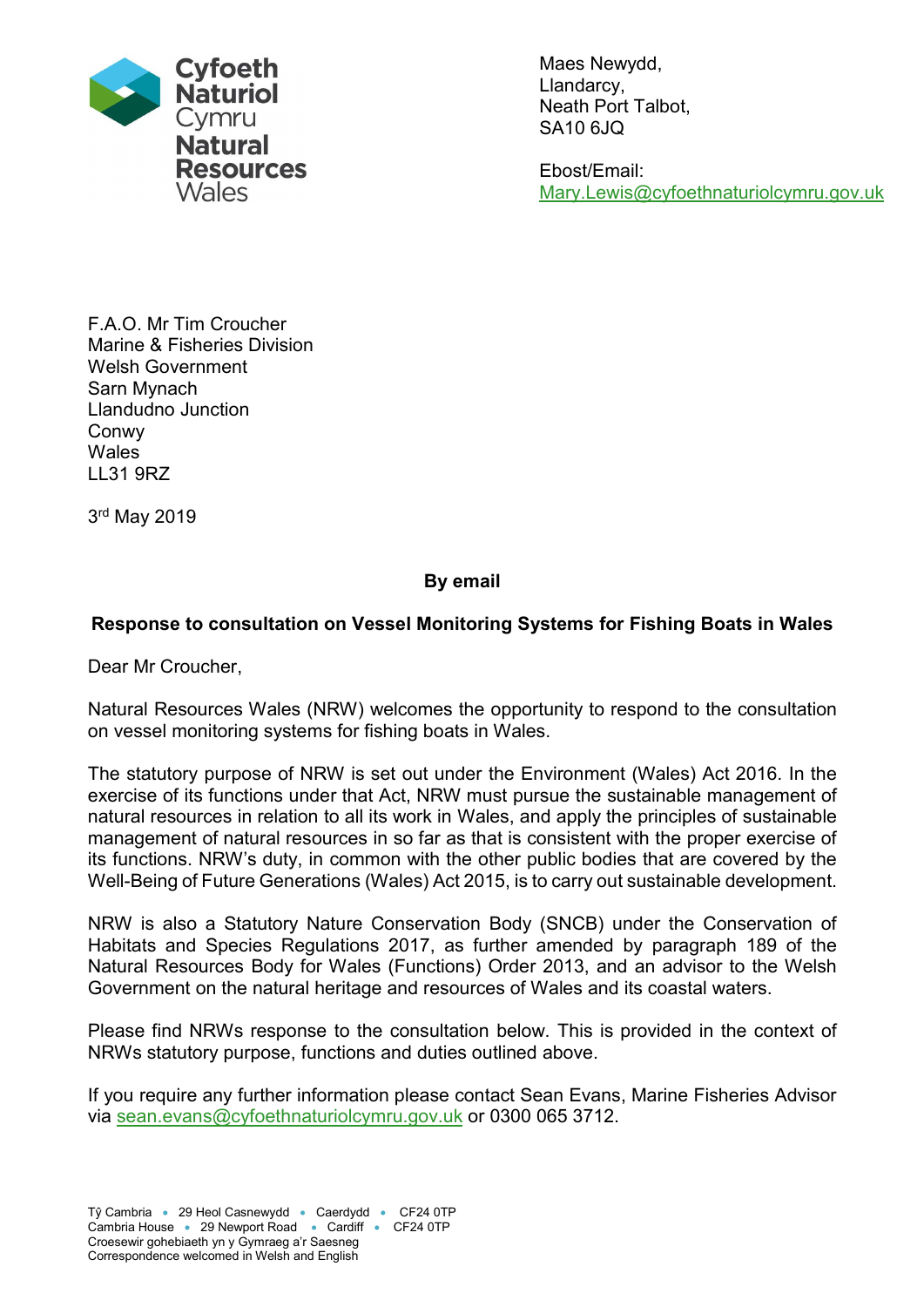Yours sincerely

Magherris

Mary Lewis Marine Strategic Planning, Energy and Advice Team Leader

Cc: Mary Lewis (NRW) Keith Davies (NRW) Ann Purser (NRW)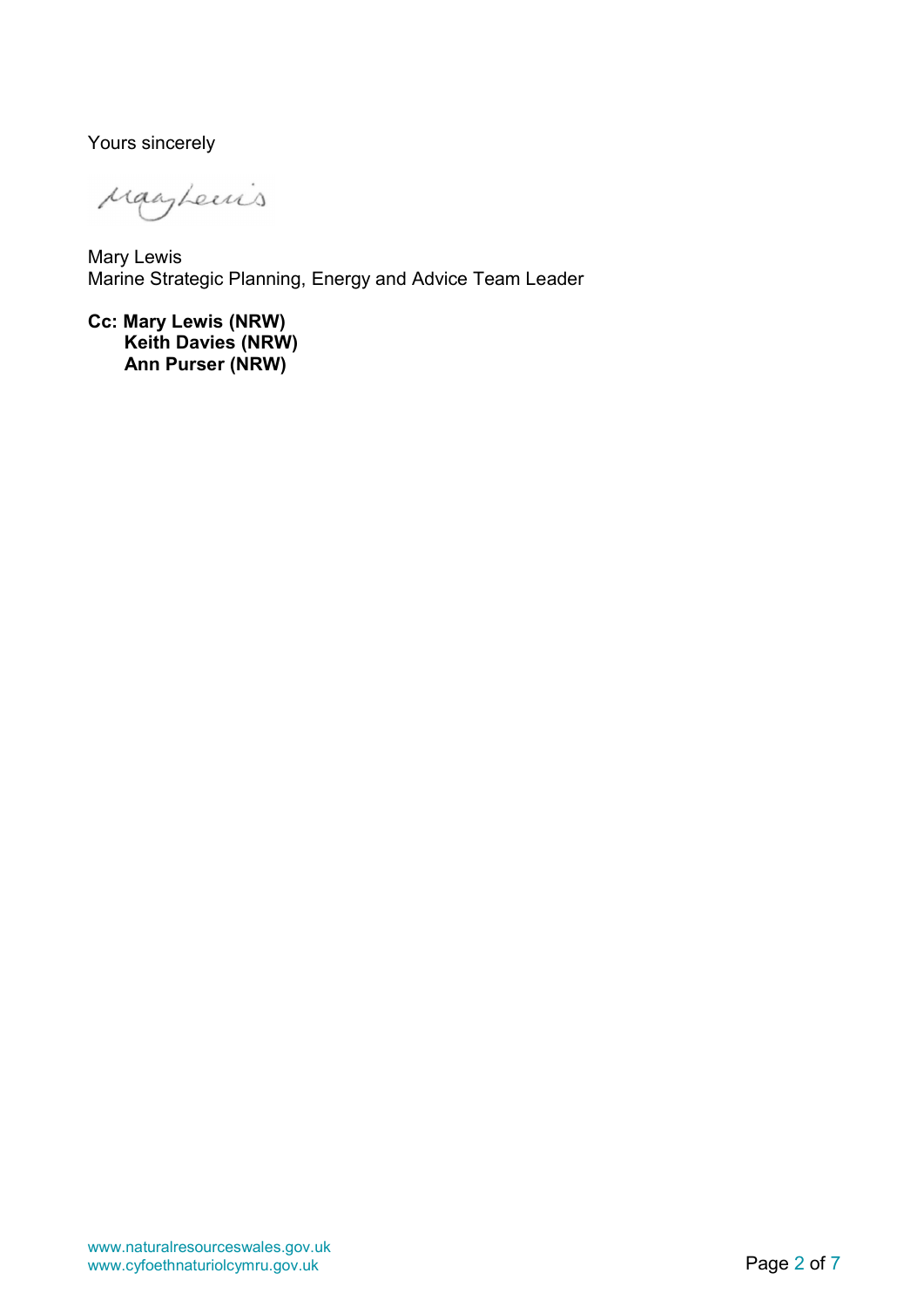## Consultation Response Form

# Vessel monitoring systems for fishing boats in Wales<sup>1</sup>

Your name: Sean Evans

Organisation (if applicable): Natural Resources Wales

email / telephone number: 0300 065 3712

Your address: Natural Resources Wales, Maes Newydd, Llandarcy, Neath Port Talbot, SA10 6JQ

Question 1: Do you agree with the proposal that VMS is needed on under 12m vessels? Yes / No / Unsure, please provide comments below in support of your view.

Yes.

 $\overline{a}$ 

NRW welcomes acknowledgement of the need for improved fishing activity data gathering in order to better inform management of marine fisheries in Wales and supports the proposed introduction of a Vessel Monitoring Systems (VMS) requirement for all licensed British fishing boats under 12 metres in length operating in Welsh waters, and all Welsh fishing boats under 12 metres wherever they are operating, in this regard.

Since 2012, Council Regulation (EC) No 1224/2009 has required that all European fishing vessels over 12 metres in length have a functioning VMS on board. Currently, there is no such requirement for the majority of under 12 metre vessels, except for those vessels prosecuting the Welsh scallop fishery in accordance with the requirements of The Scallop Dredging Operations (Tracking Devices) (Wales) Order 2012. The consultation states that "of the 408 licensed Welsh fishing vessels, only eleven are over 12 metres and are currently being tracked using VMS". NRW welcomes that the proposals would, in effect, achieve a level of parity between the VMS requirements for under 12 metre vessels, and the existing requirement for the over 12 metre vessels, albeit using mobile (rather than satellite) technology for data transmission and at a greater reporting frequency.

Whilst no implementation date has been specified in the consultation, NRW understands that there is an ambition to bring forward the required statutory instrument using powers available under section 5 of the Sea Fisheries Act 1968 and fully implement the proposals by early 2020<sup>2</sup>, which we support.

<sup>1</sup> https://gov.wales/vessel-monitoring-systems-fishing-boats-wales

<sup>2</sup> https://www.gov.uk/government/consultations/introducing-inshore-vessel-monitoring-systems-i-vms-forfishing-boats-under-12m/outcome/summary-of-responses#summary-of-responses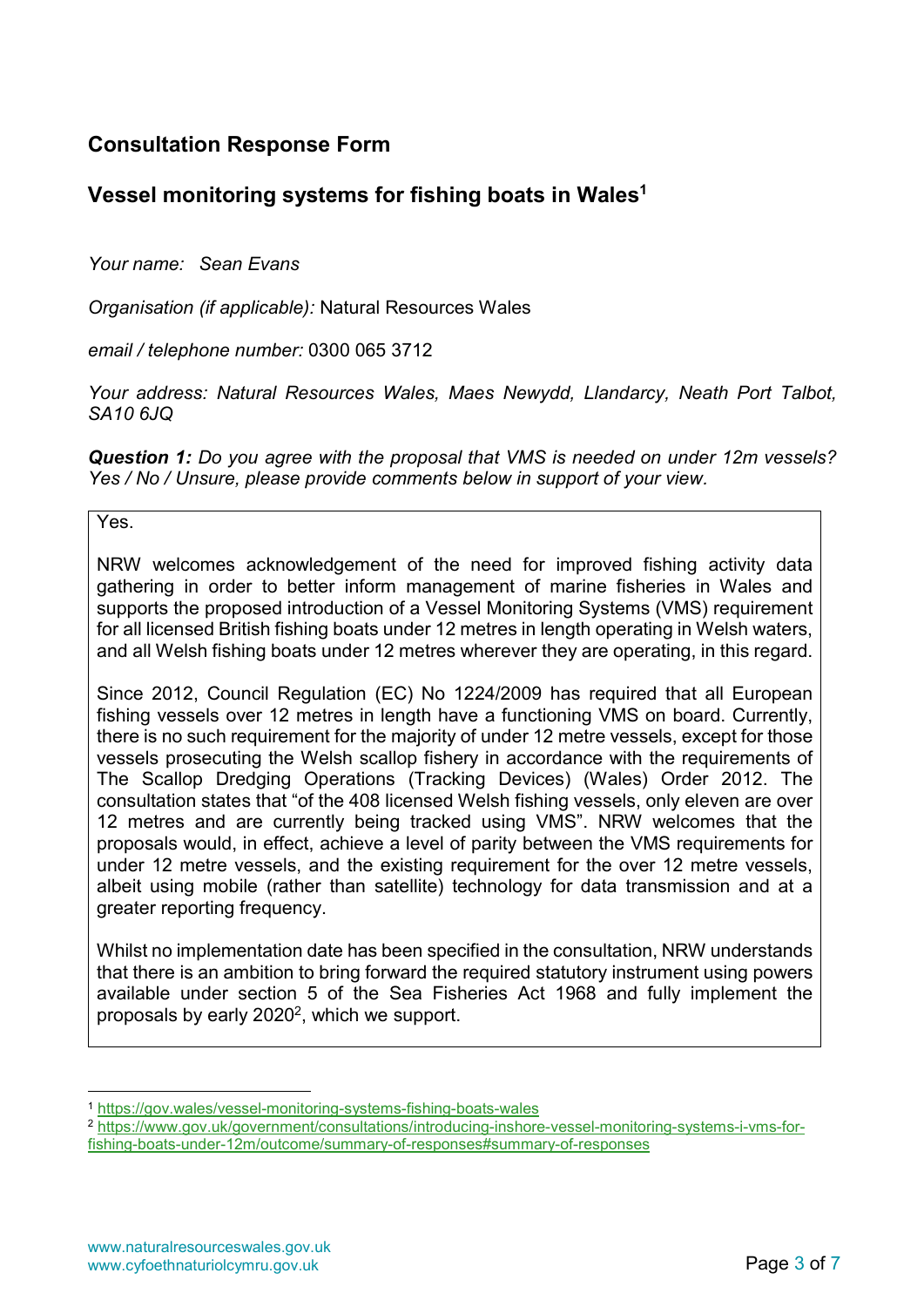NRW considers that the data generated by the proposed requirement for, and roll out of, VMS for under 12 metre vessels is crucial to informed management of marine fisheries and the wider marine environment. NRW notes that the Welsh Government (jointly with Defra) has also recently consulted on proposals to introduce mandatory catch reporting requirements for the under 10 metre fleet<sup>3</sup> which, together with vessel monitoring data, could provide fisheries managers with a more complete, high-resolution understanding of the spatio-temporal distribution of fishing effort and intensity in Welsh waters.

#### Question 2: What alternative approaches could be taken to achieve the same aim?

NRW does not consider there to be an alternative that would deliver the same level of benefits as the proposed VMS requirement at present.

Whilst some information on the distribution of fishing activity of under 12 metre vessels can been gleaned through retrospective analysis of sales notes, catch returns and log book data, for example, this information is typically only available at coarse geographic scales and doesn't yield the same sort of high-resolution, near real time fisheries management data that would be provided for through the proposed VMS requirement. VMS data would not only further facilitate risk-based, intelligence led enforcement, but also assist fisheries managers in the development of proportionate future policy and regulation.

Question 3: What are your views on the costs and benefits as set out in the draft Regulatory Impact Assessment, do you agree with them? Yes / No, please provide comments below in support of your view.

Yes.

 $\overline{a}$ 

NRW notes the potential costs to industry in relation to: purchase and installation; ongoing data transmission; unit repair/replacement; and loss of time at sea during repair/replacement related downtime. However, we welcome the intention to minimise such costs through a funded roll out using European Maritime and Fisheries Funds, inclusive of data reporting cost for a minimum of a least 1 year. NRW considers that the proposals have the potential to provide evidence which is fundamental to the sustainable management of marine fisheries resources and the marine environment, and that the benefits of the proposals (i.e. enabling sustainable management for present and future generations through improved monitoring, enforcement and evidence-led intervention) outweigh such costs.

Question 4: Do you agree with the analysis of the costs and benefits as set out in the draft Regulatory Impact Assessment - Yes / No, please provide comments below in support of

<sup>3</sup> https://consult.defra.gov.uk/mmo/consultation-on-the-introduction-of-catch-recordin/consult\_view/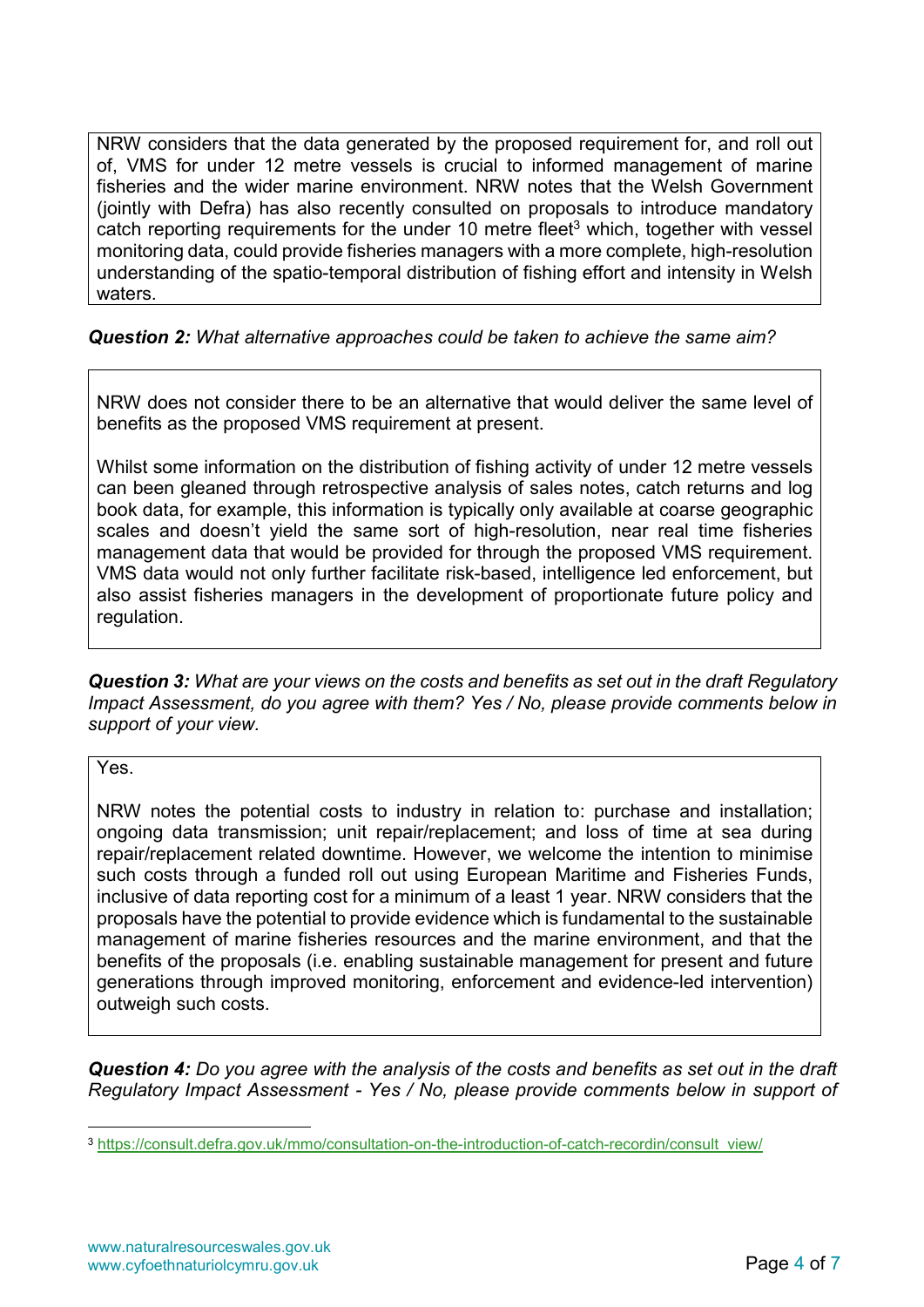your view.

Yes.

NRW notes that data reporting frequency requirements influence data usage and ultimately, therefore, annual data reporting cost. Whilst the consultation does not mention the intended reporting frequency, NRW understand that the Welsh Government is considering a circa 10-minute reporting interval, with a specification for monitoring systems to be capable of reporting at around 1 minute or 30 second intervals under certain circumstances (such when undertaking specific activities in specific areas). The Regulatory Impact Assessment states that "Owners/Masters will be responsible for the annual data charge of the VMS device approx. £100 - £150 after the first 12 months". NRW, therefore, takes these costs to be indicative of those associated with such reporting frequency requirements.

NRW acknowledges that a 10-minute reporting frequency is considerably greater than that currently required of over 12 metre vessels under Council Regulation (EC) No 1224/2009 (i.e. 2 hourly) and considers that a such a reporting frequency is fundamental to understand spatio-temporal fishing patterns at regional and local geographic scales.

Question 5: Are there any costs or benefits that have not been identified in the draft Regulatory Impact Assessment. What evidence do you have to support this?

NRW notes that, in addition to the stated marine spatial planning related benefit of enabling "fishermen to demonstrate evidence of fishing activity which can be used to respond to proposed developments in the marine environment that may have an impact [on] their business", such information might also lend itself to business plan development and, if coupled with catch reporting data, enable fishers to demonstrate a track record in fisheries for which the allocation of or access to fishing opportunities is subject to such demonstration.

Question 6: We recognise that the introduction of this new technology onto vessels provides an opportunity to deliver some additional benefits to industry outside the scope of our proposals. We would welcome your suggestions for any additional safety or vessel management features (e.g. – man over board, bilge alarms etc) which may be able to be incorporated onto any systems that are developed?

NRW understands that monitoring systems to be provided are intended to include additional 'bolt on' capacity and we would welcome discussion on the merits of incorporating complimentary technology, such as gear-in gear-out technology, to further refine understanding of activity specific distribution and effort in this regard.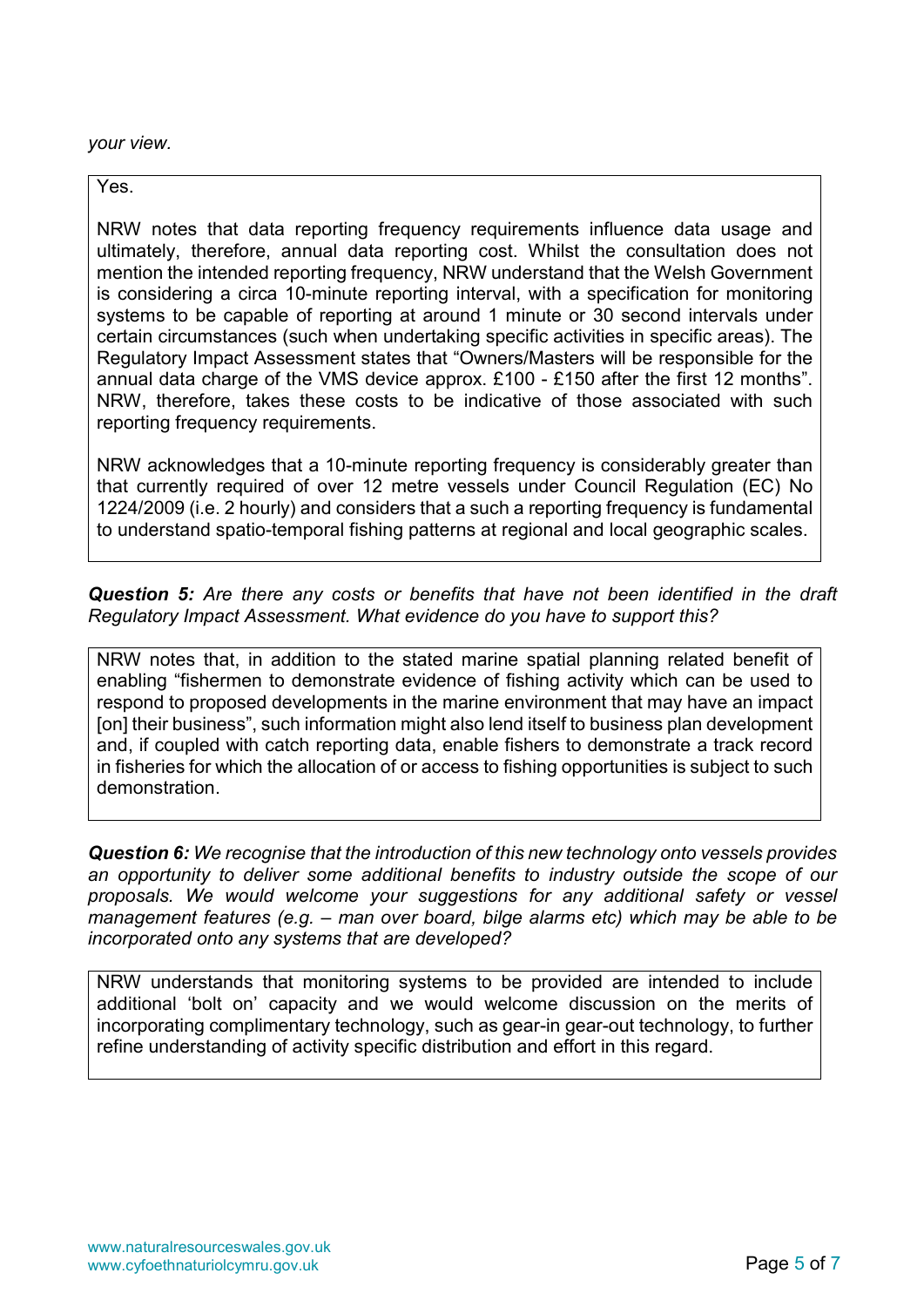NRW would welcome and support any potential additional features that improve industry safety and contribute towards the achievement of stated safety targets<sup>4</sup>.

Question 7: We would like to know your views on the effects that the introduction of VMS would have on the Welsh language, specifically on opportunities for people to use Welsh and on treating the Welsh language no less favorably than English.

What effects do you think there would be? How could positive effects be increased, or negative effects be mitigated?

NRW has no specific representations to make in this regard.

Question 8: Please also explain how you believe the Welsh vessel monitoring system could be formulated or changed so as to have positive effects or increased positive effects on opportunities for people to use the Welsh language and on treating the Welsh language no less favorably than the English language, and no adverse effects on opportunities for people to use the Welsh language and on treating the Welsh language no less favorably than the English language.

NRW has no specific representations to make in this regard.

Question 9: We have asked a number of specific questions. If you have any related issues which we have not specifically addressed, please use this space to report them:

In summary, NRW supports the proposed introduction of a VMS requirement for under 12 metre vessels in Welsh waters (and all Welsh fishing boats under 12 metres wherever they are operating) given the highly valuable contribution that we consider VMS data could make towards effective delivery of marine fisheries management and the development of a detailed spatial and temporal understanding of the activity of the under 12 metre fleet.

In a post-Brexit scenario and period of marine spatial plan implementation, VMS data could prove invaluable in supporting the industry, fisheries managers and other authorities to better understand, and therefore proactively manage where required, changes in fishing effort, distribution and intensity so as to avoid any potentially negative effects arising through activity diversification or displacement.

NRW welcomes Defra's stated intention<sup>5</sup> that, whilst its VMS proposals<sup>6</sup> do not extend to third countries and other Member States' vessels, "any foreign vessels granted access to fish in UK waters [post EU-Exit] may need to meet the same requirements as our fleets across all UK fishing zones".

-

<sup>4</sup> https://www.seafish.org/media/1659099/wales\_seafood\_strategy.pdf

<sup>5</sup> https://www.gov.uk/government/consultations/introducing-inshore-vessel-monitoring-systems-i-vms-forfishing-boats-under-12m/outcome/summary-of-responses#summary-of-responses

<sup>6</sup> https://consult.defra.gov.uk/marine-management/introduction-of-inshore-vessel-monitoring-systems/